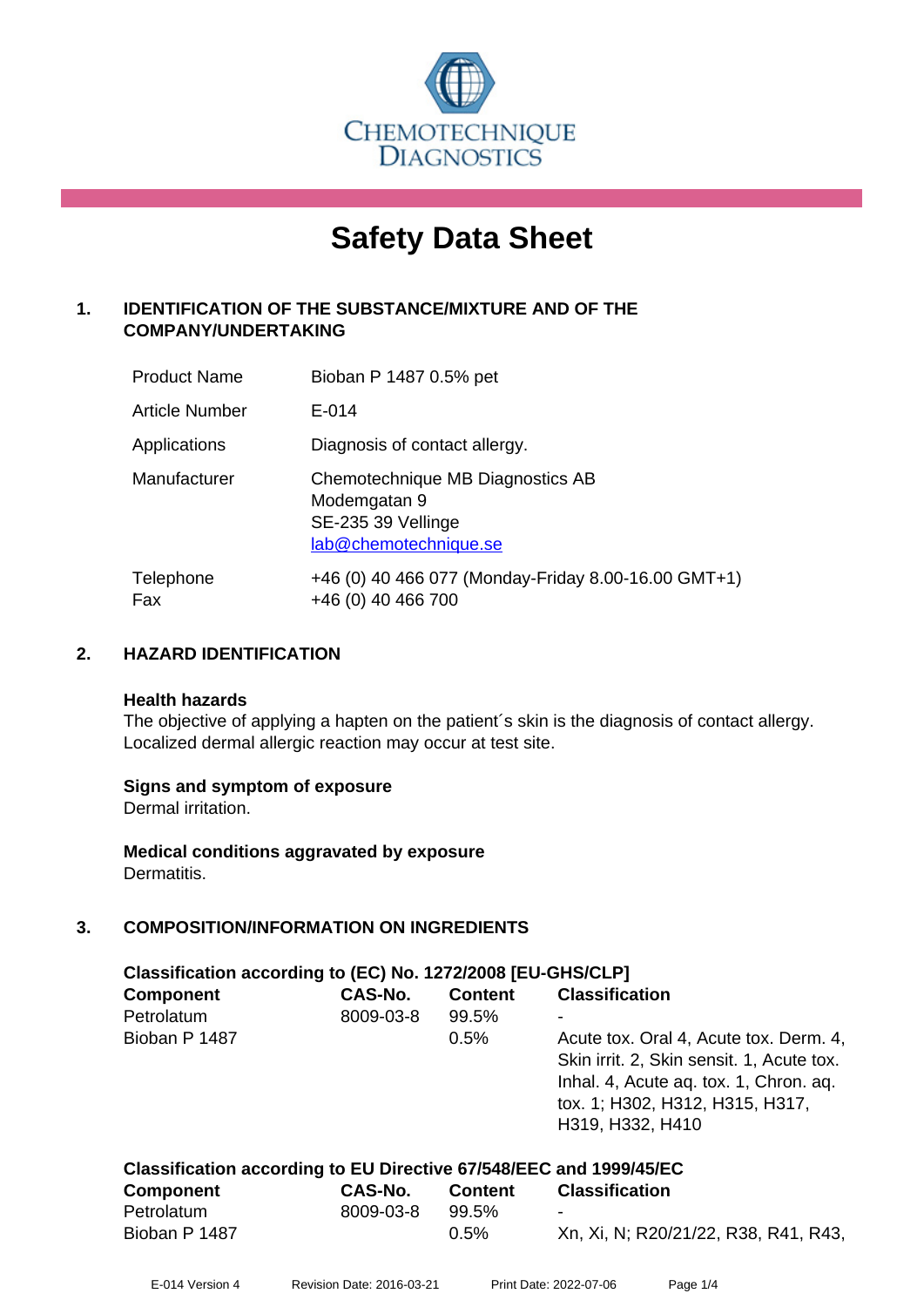## **4. FIRST AID MEASURES**

**Emergency and first aid procedures** Obtain medical attention.

## **5. FIRE-FIGHTING MEASURES\***

## **Suitable extinguish media**

CO2, powder or water spray. Fight larger fires with water spray or alcohol resistant foam.

**For safety reasons unsuitable extinguishing agents** Water with full jet.

**Special protective equipment for fire-fighters** Wear self-contained respiratory protective device. Wear fully protective suit.

\*Data is shown for petrolatum only

## **6. ACCIDENTAL RELEASES MEASURES**

**Steps to be taken if material is released or spilled** Contain and place in a closed container.

#### **7. HANDLING AND STORAGE**

**Precautions to be taken in handling and storage** Store dark at 5-8°C. Avoid extended exposure to light. FOR EXTERNAL USE ONLY.

#### **8. EXPOSURE CONTROLS/PERSONAL PROTECTION**

**Respiratory protection** Not required.

**Ventilation** Local exhaust.

## **Protective gloves**

Disposal gloves.

**Eye protection**

Not required with normal use.

#### **Work/Hygienic practices**

Wash hands after each use.

## **9. PHYSICAL AND CHEMICAL PROPERTIES**

Odour **Odourless** 

Appearance Ivory White Semi Solid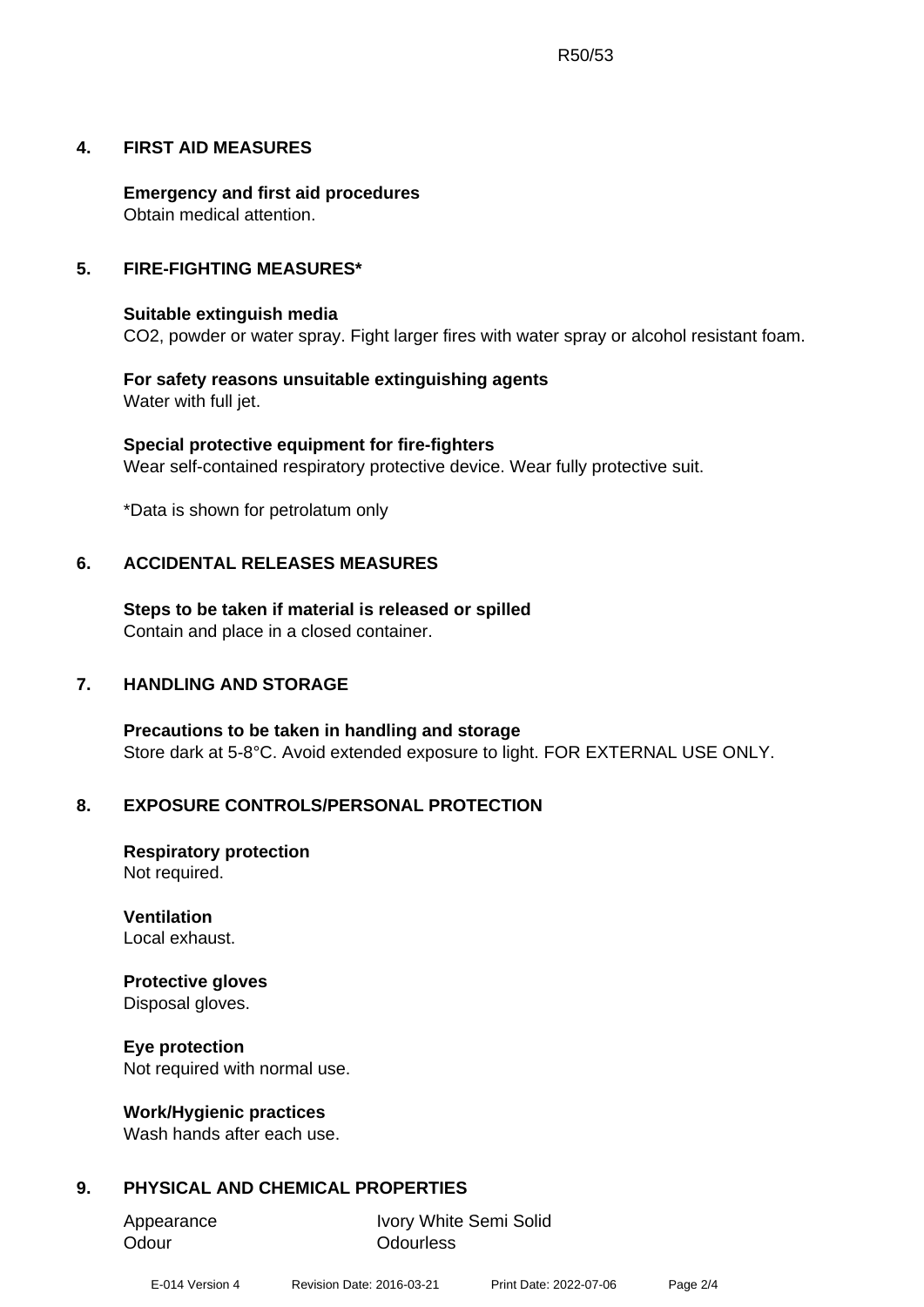Melting point\* 50-55° C Boiling point\* No data available Flash point\* >100°C Self ignition\* Product does not self ignite. Danger of explosion\* Product does not present an explosion hazard. Density\* No data available. Solubility in/Miscibility with Water\* Insoluble

\*Data is shown for petrolatum only

## **10. STABILITY AND REACTIVITY**

## **Incompability**

May react with strong oxidizing agents.

## **Stability**

Stable at recommended storage conditions.

#### **Hazardous byproducts**

Combustion may generate CO, CO2 and other oxides.

## **Hazardous polymerization**

Will not occur.

## **11. TOXICOLOGICAL INFORMATION**

No data available.

## **12. ECOLOGICAL INFORMATION**

No data available.

## **13. DISPOSAL CONSIDERATIONS**

## **Waste disposal method**

Comply with federal, state/provincial and local regulation.

## **14. TRANSPORT INFORMATION**

Not dangerous goods.

## **15. REGULATORY INFORMATION**

The classification is according to the latest editions of the EU lists, and extended by company and literature data.

## **16. OTHER INFORMATION**

## **Text of H-statements and R-phrases mentioned in Section 3**